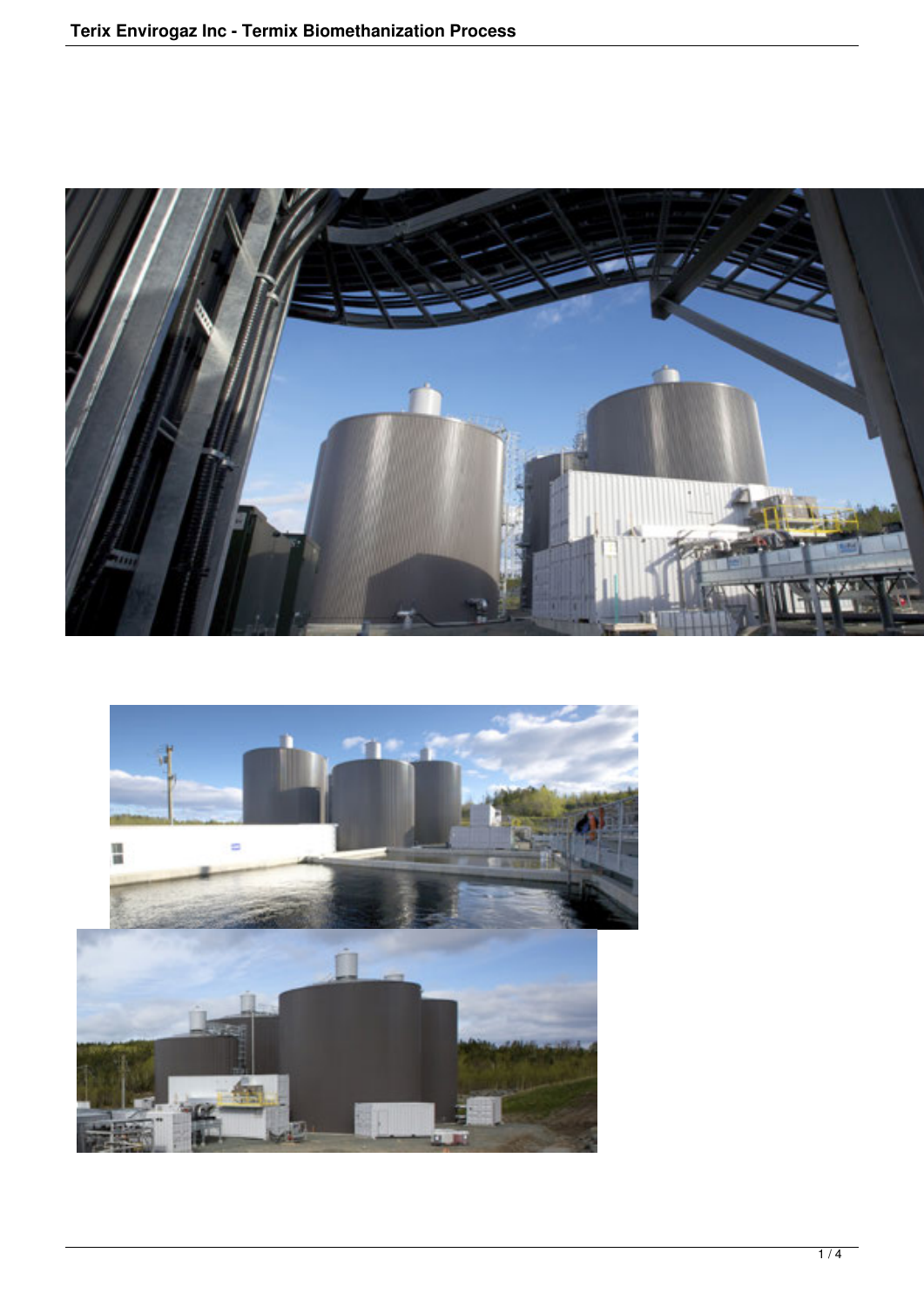## **Our unique TERMIX™ process**

 $\Box$ 

TERIX-Envirogaz's TERMIX™ biomethanization process is a unique three-step approach. The process, proprietary to TERIX-Envirogaz in North America, has shown, through its various installations, a level of performance, ruggedness, and efficiency that is second to none.

The TERMIX™ process produces up to 30% more biomethane than the normal process, allows for a greater variety of inputs, and all this with a very short retention time (10-15 days).

The TERMIX™ process ensures the disposal of all pathogenic bacteria. It also makes solid waste extracted from this process ready for land farming. Moreover, TERIX-Envirogaz's modular systems and equipments shorten delivery lead time during component implementation in a biomethane production plant. All this results in lower on-site manpower needs and improved plant quality and efficiency.

## **Benefits**

- **Performance**
- Produces more biomethane per ton of input
- Process produces up to 30% more biomethane

## - **Flexibility**

- Variable quality and quantity of inputs
- Digester design allows for a 300% annual tonnage variation

## - **Ruggedness**

- Ensures complete digestion and hygienization
- Eliminates all risks of contamination or odour production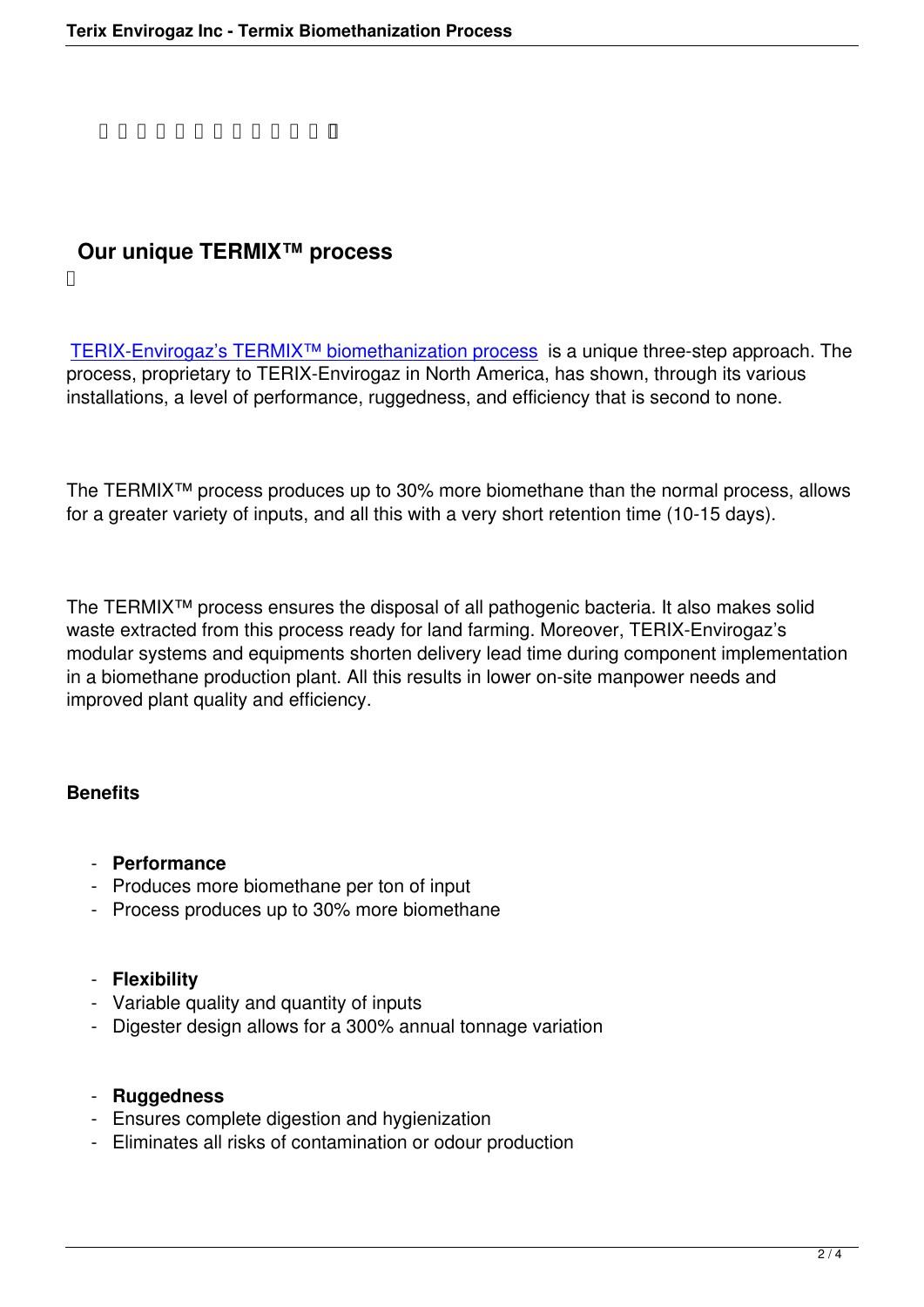- **Simplicity**
- Industrial modular sub-assembly approach
- Sub-assemblies designed and manufactured in modular containers